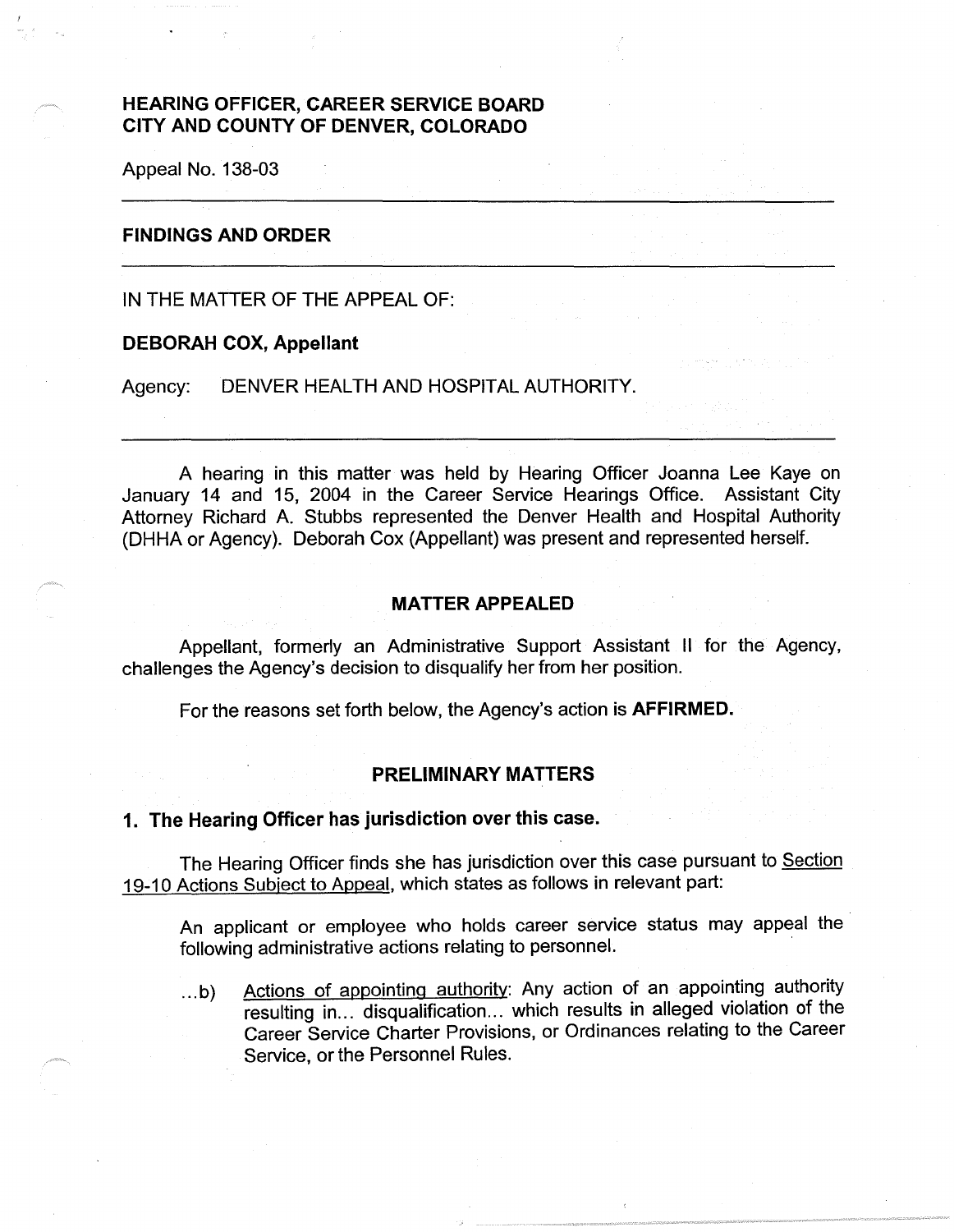## **2. Appellant withdrew her discrimination claim and it is dismissed.**

On her appeal form, Appellant checked the box marked "discrimination" and added a category titled "Career Service Employee" under the discrimination column. "Career Service Employee" is not one of the protected classes under CSR 19-10 c) or any other legal authority under the CSR rules, or state or federal law. Prior to the beginning of the hearing on the merits in this case, the Agency objected to Appellant's discrimination claim, arguing that Appellant has articulated no basis for a claim of discrimination against her because of her membership in a protected class, in her appeal or prehearing documents. Appellant responded by withdrawing her discrimination claim. This claim is therefore dismissed

#### **3. Burden of proof.**

On December 2, 2003 the Agency filed a Motion to Place the Burden of Proof on Appellant. Appellant filed a Response to this Motion on December 11. Upon review of the case law governing this issue, the Hearing Officer ruled at the hearing that the burden of proof in any administrative action by an agency is on the Appellant. The Hearing Officer now memorializes that ruling as follows.

Although in disciplinary actions the burden of proof is on the Agency to show cause for an action against an employee, the disqualification of an employee is an administrative action not specific to an employee's conduct or performance. See,<br><u>Velasquez v. Dept. of Higher Education, </u>P. 3d <sub>ـــــ</sub>, WL 22097754 (Colo. App. Velasquez v. Dept. of Higher Education, P. 3d ..., WL 22097754 (Colo. App. 2003). There is a presumption of "validity and regularity" in administrative actions. Id.; *see,* Garner v. Colo. State Dept. of Personnel, 835 P.2d 527 (Colo. App. 1992).

The "proponent of an order'' is the person who brings the action in question. See, Velasquez, *above.* The proponent of a challenge to an administrative action (Appellant in this case) therefore bears the burden to prove the administrative action was *not* valid or regular. Garner, *above;* see, Dept. of Institutions v. Kinchen, 886 P.2d 700 (Colo. 1994). The proponent must prove by a preponderance of the evidence that the Agency's action was arbitrary, capricious, or contrary to rule or law. See, Renteria v. Colo. State Dept. of Personnel, 811 P.2d 797 (Colo. 1991.)

In Lawley v. Dept. of Higher Education, 36 P.3d 1239 (Colo. 2001), the Colorado Supreme Court specifically restated that the arbitrary or capricious exercise of discretion by an administrative agency can arise in only three ways:

"(a) By neglecting or refusing to use reasonable diligence and care to procure such evidence as it is by law authorized to consider in exercising the discretion vested in it. (b) By failing to give candid and honest consideration of evidence before it on which it is authorized to act in exercising its discretion. (c) By exercising its discretion in such manner after a consideration of evidence before it as clearly to indicate that its action is based on conclusions from the evidence such that reasonable [persons]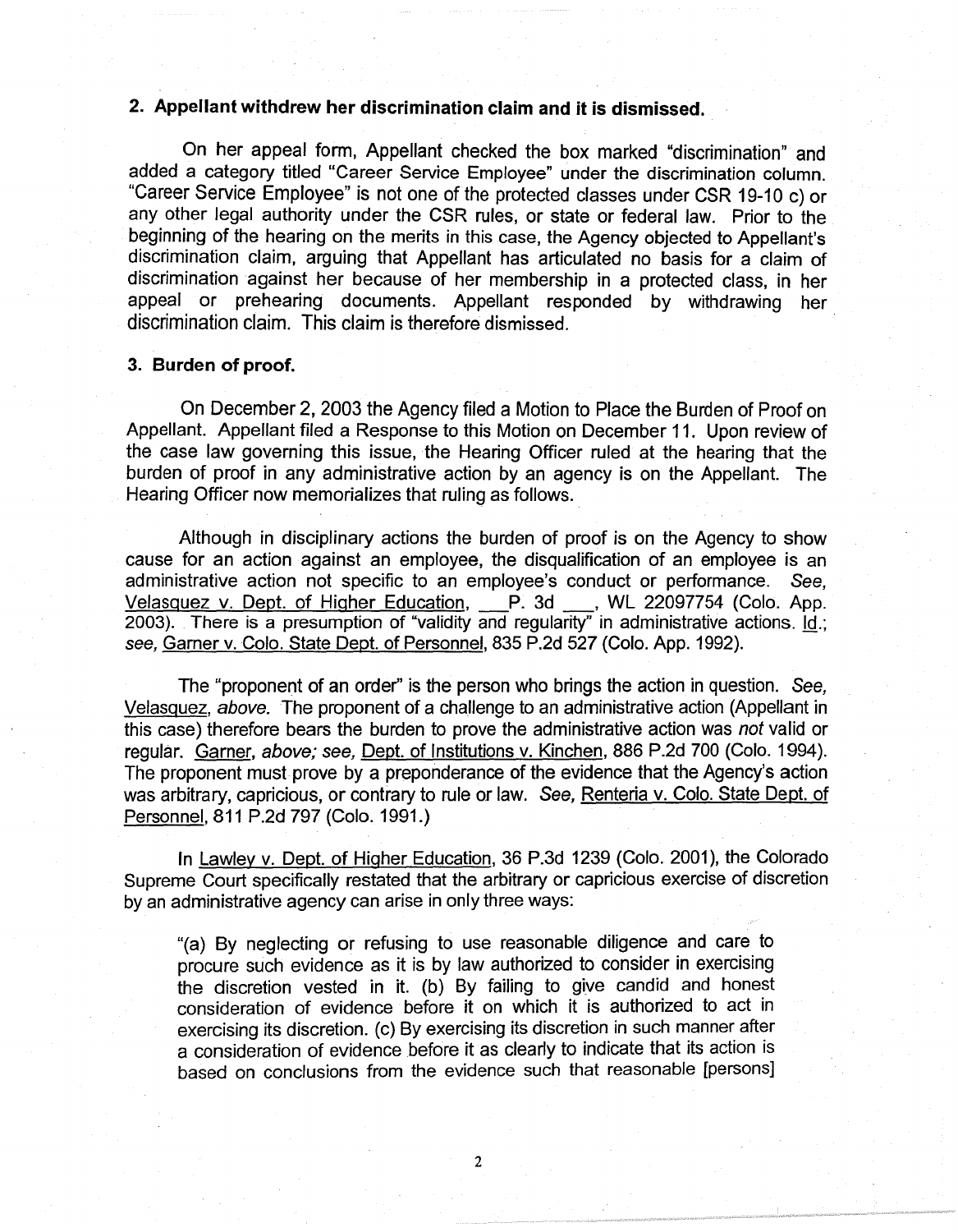fairly and honestly considering the evidence must reach contrary conclusions."

Lawley, above at pp. 1252, quoting Van DeVeght v. Board of County Comm'rs, 98 Colo. 161, 55 P.2d 703 (1936).

For these reasons, the burden of proof is on Appellant to show by a preponderance of the evidence that the Agency's decision to disqualify her was arbitrary or capricious in one of the three ways set forth above in Lawley. or that it was contrary to rule or law.

# **4. Appellant's request for an extension of time to file her written closing statement is denied.**

At the close of the hearing in this case, the Hearing Officer requested that parties both file written closing arguments by January 30, 2004. The Agency filed its written closing argument on that date. As of the date of this decision, Appellant has not filed a written closing argument.

On February 23, 2004 Appellant contacted the Hearings Office by telephone. She stated she had an out of town emergency involving a family member which prevented her from timely filing her closing argument, and requested an extension of time. Appellant did not indicate how much time she was asking for, or explain why she had not contacted the Hearings Office until 23 days after the due-date of the written closing argument. The Hearings Office has tried to contact Appellant on numerous occasions since that time but has been unable to reach her.

On February 27, 2004 the Agency filed an Objection to Appellant's request for an extension of time to file her written closing argument. Appellant has since not filed a written closing argument, nor has she filed a written request for an extension to do so. Appellant's request for an extension is therefore denied.

#### **ISSUES**

The only issue in this case is whether the Agency's action was arbitrary, capricious, or contrary to rule or law.

#### **FINDINGS OF FACT**

Based on the evidence presented at the hearing, the Hearing Officer finds the following to be fact:

1. Appellant was an Administrative Support Assistant II "clerical worker" for DHHA. She was a twenty-year veteran of the city system, and was in her fifteenth year with DHHA at the time of her disqualification. Her longevity of service entitled her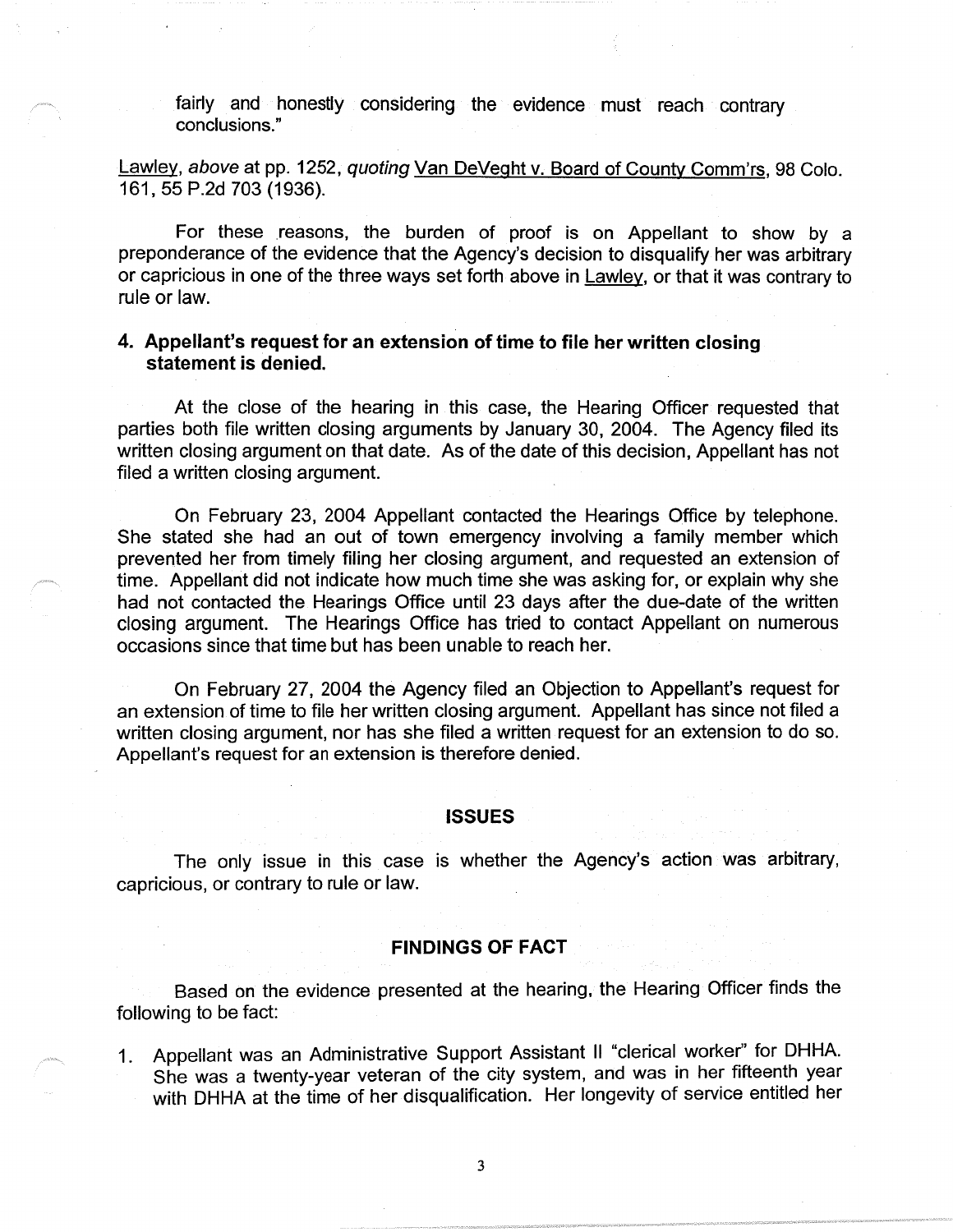to an accrual of fourteen hours per month vacation leave, and eight hours per month sick leave, totaling 22 hours of leave accrued per month.

- 2. At some point during 1998, Appellant experienced an injury to her respiratory system while on duty. Appellant filed a Worker's Compensation claim as a result of this injury. Her treatment for the injury has been ongoing since that time.
- 3. DHHA comprises a main campus and several satellite clinics located throughout the Denver Metro area. All the Agency's facilities undergo minor construction projects and repairs. These maintenance activities are frequent and sometimes unpredictable. The activities produce various levels of ambient substances, like dust or solvent vapors. The engineering department processes 20,000 work orders per year for the 33 buildings they service.
- 4. During the years 2001 through 2003, the main campus was undergoing major reconstruction. In September of 2001, Appellant was working in the Davis Pavilion located in the main campus of the hospital. She experienced an episode of difficulty breathing due to construction dust. Appellant saw Stephen Hessel, M.D. (Dr. Hessel) who issued her a Return-To-Work (RTW) pass effective September 20, 2001 with restrictions against exposure to dust, smoke and vapors (Exhibit 18).
- 5. On October 23, 2001 industrial hygienist" Stephen 8. Andrews conducted an ambient test of the Davis Pavilion using state-of-the-art equipment typically used to conduct such tests (Exhibit 19). He found less than 0.061 milligrams per cubic meter of air. The level of acceptable dust und Occupational Health and Safety standards is 15 milligrams per cubic meter.
- 6. Appellant continued to experience respiratory symptoms while at work. On November 12, 2001 Appellant saw Jill Jamison, M.D. (Dr. Jamison) at Kaiser Permanente. Dr. Jamison issued Appellant an RTW pass restricting her to a work atmosphere free from dust and solvents (Exhibit 20).
- 7. On December 14, 2001 Appellant again saw Dr. Jamison, who issued her an RTW pass restricting her to a work environment free of excessive dust or irritants, away from construction either within or immediately outside the building, to include the main campus (Exhibit 21 ).
- 8. On December 20, 2001 the Agency held an interactive process meeting pursuant to CSR 5-84 E and the Americans with Disabilities Act, 42 U.S.C. § 12101 et seq. (1990) (ADA). In attendance were ADA coordinator Rita Murphey (Murphey), Human Resources Representative Julie Ammon (Ammon), Appellant and her supervisor. Appellant presented documentation of her work restrictions against exposure to major construction activity at that time, including Exhibits 18, 20 and 21.
- 9. Murphey did not determine that Appellant was "disabled" within the meaning of the ADA. Ammon and Murphey nonetheless coordinated to find a suitable placement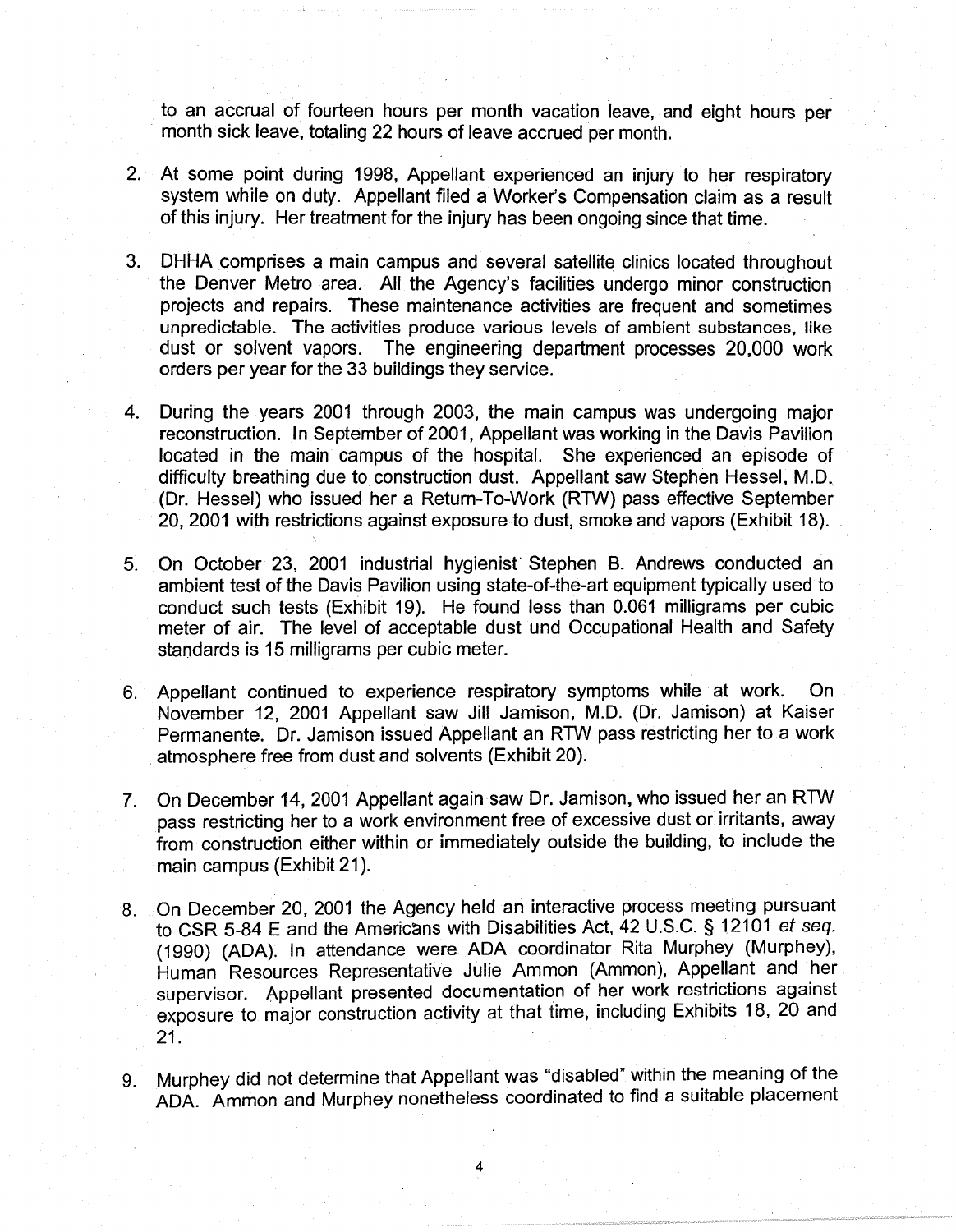for Appellant that would accommodate her work restrictions. The only suitable position they could find was in the Clerical Float Pool, a unit of clerks temporarily assigned as needed to the main campus or satellite facilities. Float Pool Supervisor Richard Castro (Castro) agreed that he could employ Appellant as a Float Pool Clerk in the satellite facilities because there was no major construction occurring at these facilities.

- 10. Appellant was on leave without pay from December 24, 2001 to January 18, 2002 (Exhibit A).
- 11. On January 18, 2002 Murphey sent Appellant a letter offering Appellant a reassignment to the Float Pool. Appellant signed this document indicating she accepted the position (Exhibit 1).
- 12. From January 25 through 31, 2002 Castro assigned Appellant to the Federal Pediatric West-Side Clinic. On January 31 Appellant reported paint fumes from painting going on in the facility one level below the location of her assignment.
- 13. Castro reassigned Appellant to the Park Hill Clinic effective February 1, 2002.
- 14. At some point during her assignment at Park Hill, Appellant called Castro from the Park Hill Clinic to report trouble breathing because of dust in medical records room. Appellant also complained to the Park Hill supervisor about the dust. Based on Appellant's complaint, the Agency had the medical records room cleaned.
- 15. On March 1, 2002 Castro reassigned Appellant to a school-based clinic in Cheltonham School. Appellant experienced no medical complications during her assignment at Cheltonham School.
- 16. On March 23, 2002 Appellant's temporary assignment at Cheltonham School ended for reasons unrelated to her medical restrictions. Castro assigned Appellant to the Montbello Clinic on March 24, 2002.
- 17. On April 24, 2002, Appellant called Castro from the Montbello Clinic and reported that construction occurring on the floor below her was causing her discomfort.
- 18. As of April 24, 2002 Castro had no more placements for Appellant that would not violate her work restrictions as he then understood them. He sent Appellant home, then contacted Murphey and requested the interactive process again be initiated with Appellant to determine her restrictions, disability status and placement options.
- 19. On May 3 and 17, 2002 the Agency's Assistant General Counsel Leonard Segretti (Segretti) sent Appellant letters setting an interactive meeting for May 29, 2002 and asking Appellant to bring medical information concerning her restrictions (Exhibits 3, 23).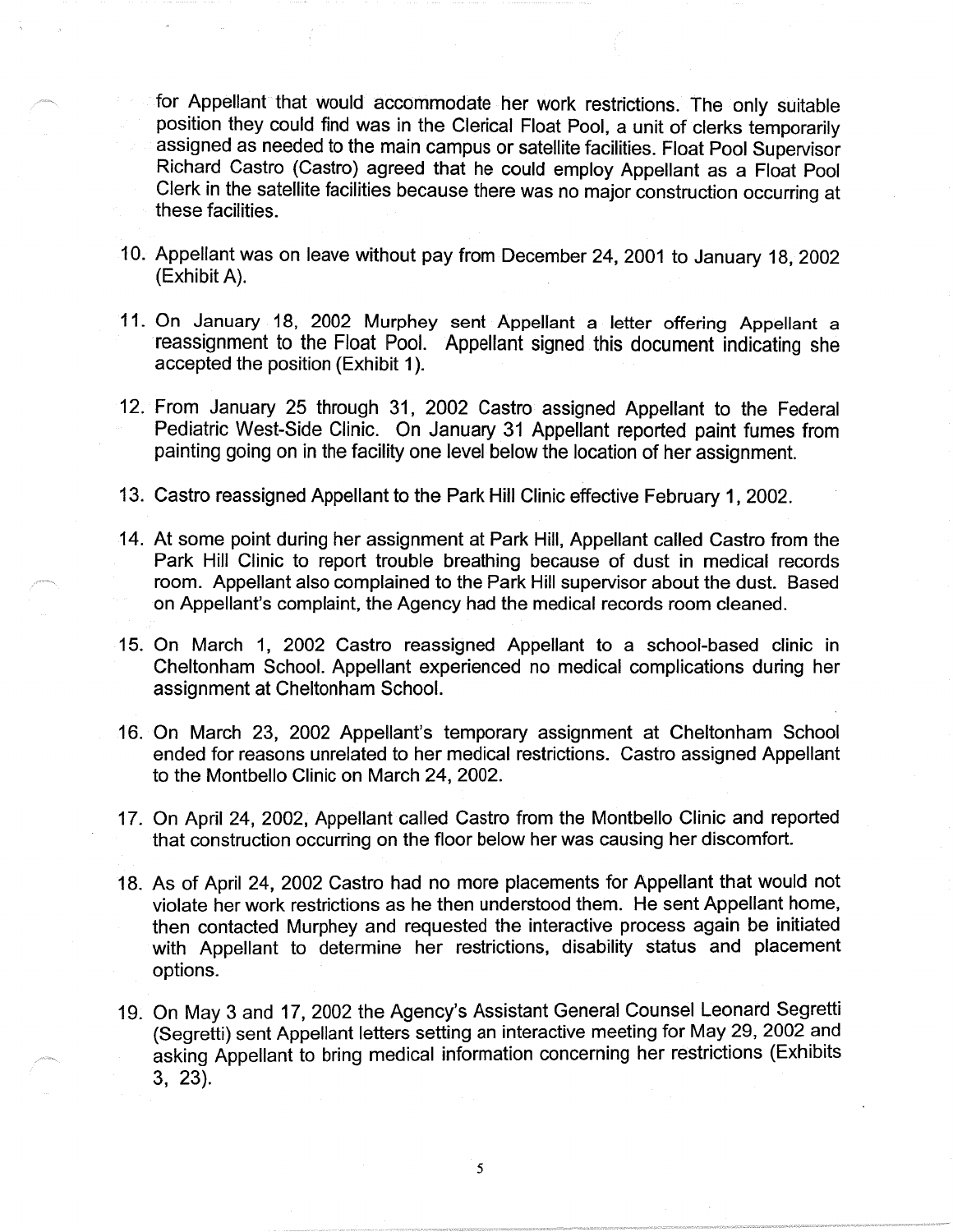- 20. The interactive meeting scheduled for May 21, 2002 did not take place because Appellant's doctors were not prompt in responding to her requests for the necessary medical documentation. The meeting was postponed indefinitely pending procurement of the necessary medical documents.
- 21. From April 24 through September 19, 2002 Appellant remained off duty on various types of leave. Appellant repeatedly exhausted her vacation and sick leave during this period. She was on Family Medial Leave (FML) or leave without pay for a large part of this time period (Exhibit A).
- 22. On September 19, 2002 Appellant saw Dr. Jamison again at Kaiser. Dr. Jamison gave Appellant an RTW pass which restricted her from working at any location with any construction exposure (Exhibit 24).
- 23. From September 19 until November 20, 2002 Appellant remained off work, using all her vacation leave as it accrued, and either leave without pay or FML each time her vacation leave was exhausted (Exhibit A).
- · 24. On October 9, 2002 Murphey sent an ADA questionnaire to Dr. Jamison, requesting answers concerning limitations on Appellant's major life activities, her diagnosis, and necessary work accommodations. Dr. Jamison partially completed the request and returned it to Murphey. She indicated Appellant's diagnoses were "reactive airway disease, Obesity, Asthma, and Anxiety Disorder," also noting "duration unknown." Dr. Jamison did not respond to the questions concerning limitations to Appellant's major life activities, whether she was able to perform the essential functions of her position, whether Appellant had any restrictions at that time, and what if any reasonable accommodations would allow Appellant to perform at her job. (Exhibit 4.)
- 25. On October 2, 2002 Appellant was evaluated at National Jewish Hospital by independent medical examiner Karin Pacheco, M.D. (Dr. Pacheco).
- 26. On November 7, 2002 Murphey sent Dr. Pacheco an ADA questionnaire. Dr. Pacheco completed the questionnaire and returned it to Murphy on November 14, 2002. In the questionnaire, Dr. Pacheco indicated that Appellant's diagnoses were as follows: "1. Work-related irritant mucosal symptoms and vocal cord dysfunction. 2. No evidence for asthma. 3. Grass allergy." Dr. Pacheco indicated that the expected duration of these conditions was "unknown," that Appellant could return to full duty, that no major life activities were substantially impaired by her condition, and that she was capable of performing the essential functions of her position. Pacheco indicated that Appellant should not be placed in an environment with ambient dust levels above normal, and that she should not be directly exposed to construction dust. (Exhibit 5.)
- 27. On November 21, 2002 the Agency held a meeting with Appellant. Also present were Segretti, Ammon, Castro and Murphey. At the meeting, Murphey informed Appellant that based on *Dr.* Pacheco's assessment, Appellant was not "disabled"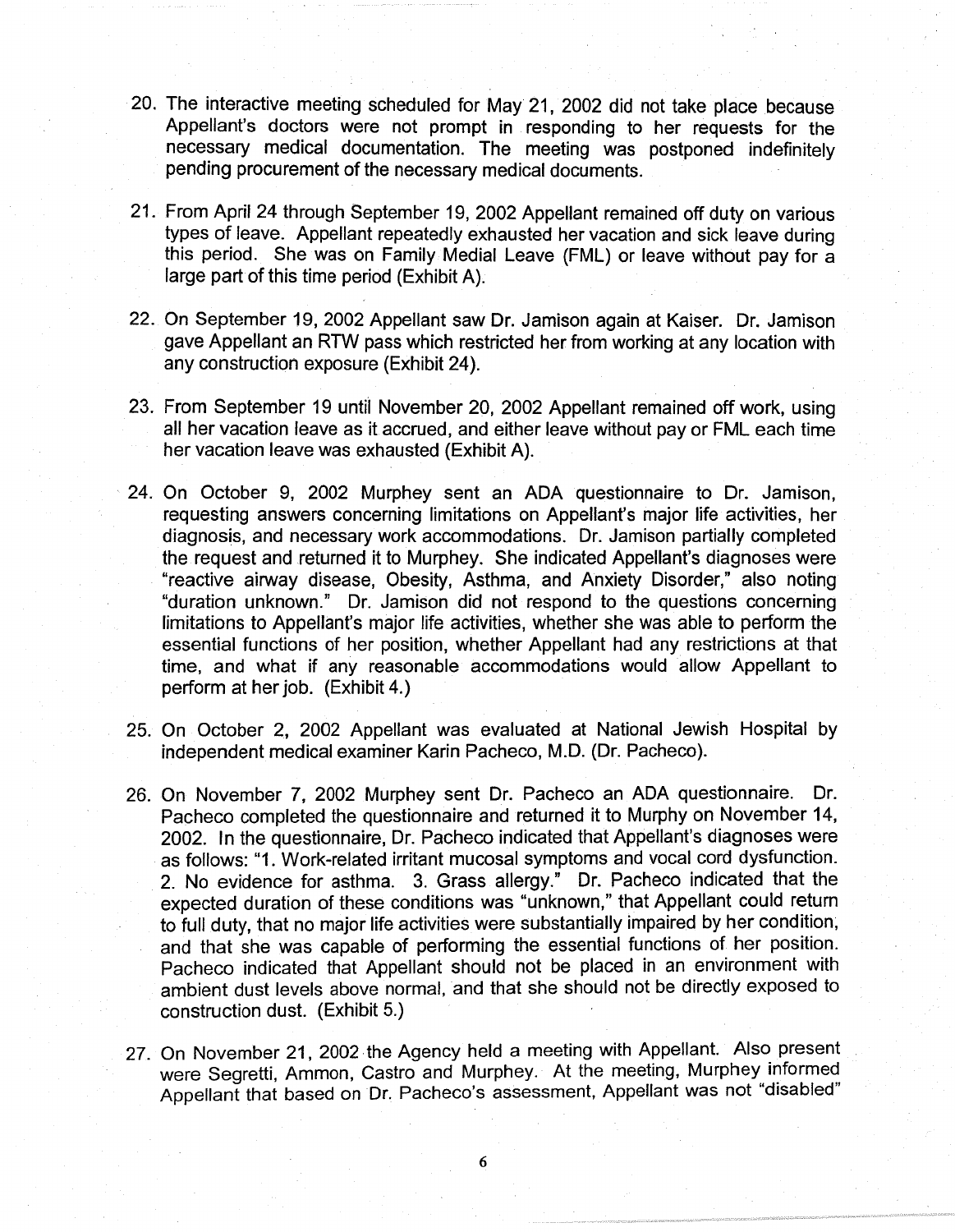within the meaning of the ADA, and further that placing Appellant at locations where no construction of any kind was occurring was not a reasonable accommodation because of the Agency's inability to control all environmental factors at its facilities. Murphey told Appellant that she was concluding the Murphey told Appellant that she was concluding the interactive process and returning Appellant to duty as a Float Pool Clerk. Finally, Murphy instructed Appellant to report to the Occupational Health and Safety Clinic (OHSC) if she should become ill as a result of exposure to any irritant while on the job (Exhibit 6).

- 28. Castro reassigned Appellant to the Montbello Clinic on November 21, 2002. Appellant reported to work, but continued to use her sick and annual leave as it accrued (Exhibit A). On December 23, 2002 Appellant reported to the OHSC after having developed coughing, wheezing and congestion at the Montbello Clinic due to dust from new construction taking place there. (Exhibit 7). The attending physician released Appellant to return to work the same day with a restriction prohibiting dust exposure (Exhibit 8).
- 29. From December 23, 2002 to May 5, 2003 Appellant was assigned to the East Side Clinic, La Mariposa Clinic, and the Westwood Clinic. There was no current construction at any of these clinics during Appellant's assignments at them. However, Appellant continued to exhaust her sick leave as it accrued during these months, and to use most of her vacation leave as it accrued (Exhibit A).
- 30. On May 5, 2003, Cox visited Robert Harvey, M.D. (Dr. Harvey) at Kaiser. Dr. Harvey said Appellant is "highly reactive... to construction dust and chemical odors ... " and was experiencing "asthma symptoms." Dr. Harvey noted that vapors from glues used during construction linger from 6 to 12 months, and restricted Appellant's working conditions as follows: "For the next 6-12 months this person should work in a nonconstruction older area of the medical facility." (Exhibit 11.)
- 31. Castro determined that due to ongoing or recent construction projects at the DHHA facilities, Dr. Harvey's restriction effectively prohibited Appellant from working in any of the clinics other than La Casa Clinic, where there happened to be no recent construction and a temporary opening at that time. The only suitable assignment he had was to La Casa Clinic. He assigned Appellant there on May 6, 2003.
- 32. To ascertain whether Appellant was covered under the ADA given her new work restrictions set forth by Dr. Harvey on May 5, 2003 (see, Exhibit 11), Castro again initiated an interactive process with Appellant by his letter of May 28, 2003 (Exhibit 12). Castro stated in the letter that the Agency needed further clarification from Appellant's health care provider about her restrictions and limitations. The letter set an interactive process meeting for June 11, 2003. The letter had a medical release attached which Appellant was instructed to sign and give to the Agency. The letter also had a Medical Diagnosis questionnaire for Appellant to give to Dr. Harvey to fill out. The letter instructed Appellant to bring this completed form to the interactive process meeting as well (Exhibit 12).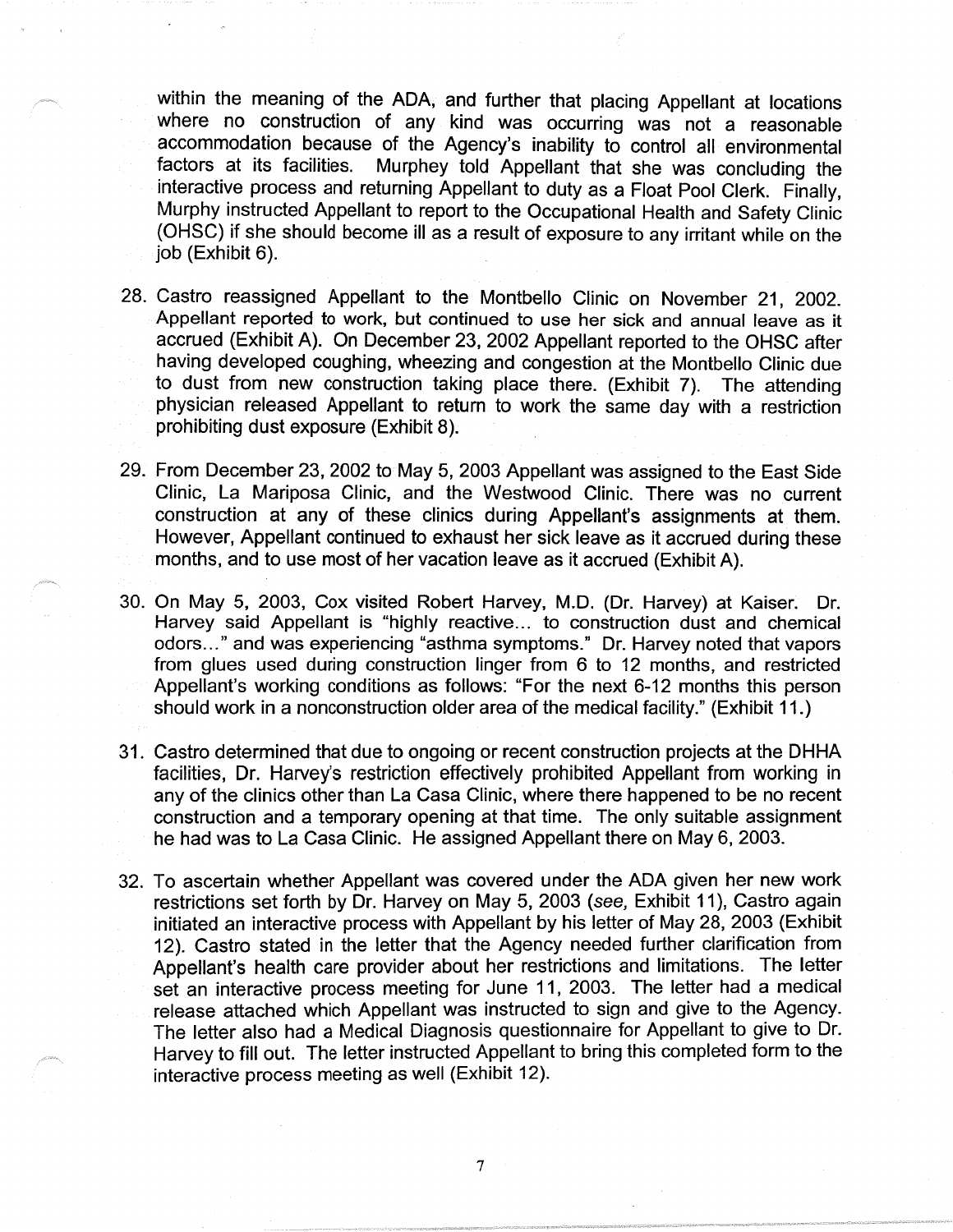- 33. The interactive process meeting scheduled for June 11, 2003 did not occur because Appellant's representative, Jesus Hernandez (Hernandez), was unable to attend and Appellant declined to participate in the meeting without him. Murphey prepared a letter to Hernandez on June 13, 2003, requesting that he provide the necessary medical documentation from Dr. Harvey before June 30, 2003 so the Agency could re-schedule the interactive meeting (Exhibit 13).
- 34. Murphey left several telephone messages with Hernandez after she sent the letter of June 13, 2003 (see, Exhibit 13). These messages went unanswered.
- 35. As of July 14, 2003 Murphey still had not received the medical documentation requested in the Agency's letter of May 28, 2003 (see, Exhibit 12) which she needed to determine Appellant's limitations and disability status. Appellant had not signed and returned the medical release attached to the May 28 letter. This prevented Murphey from directly asking Appellant's doctors for the medical documentation. Murphey sent Appellant a letter terminating the interactive process for "bad faith" because neither Appellant nor Hernandez had provided the requested documentation (Exhibit 14; see, Exhibits 12 and 13).
- 36. When Appellant became aware that the Agency had requested more specific medical documentation from Dr. Harvey, she tried to contact Dr. Harvey. The first time she tried to do this was sometime before the end of June, 2003. Appellant was told that Harvey was on vacation. Appellant tried again later and was told that Dr. Harvey had retired effective June 30, 2003. Appellant cannot recall when she made these attempts to contact Dr. Harvey. Appellant did not tell the Agency she was trying to contact Dr. Harvey at any time before the hearing in this case.
- 37. On July 25, 2003 Castro sent Appellant a letter notifying her that the Agency was contemplating disqualification. The letter set forth a synopsis of the above-found facts as the basis for the contemplation, set a disqualification meeting for August 14, 2003, and stated that the purpose of the meeting was to provide Appellant an opportunity to respond.
- 38. Appellant continued to work at La Casa Clinic from May 6 to August 6, 2003. Appellant experienced no work-related medical reactions, however she continued to empty her sick leave bank on a monthly basis, and continued to use nearly all her vacation leave as it accrued (Exhibit A).
- 39. On August 6, 2003, Appellant learned that work crews were scheduled to install a desk near her work space the following day. Installation of the desk required sawing the surfaces to fit them into the work space, mounting the desk into the drywall and gluing the new surface on the desktop. Appellant called Castro to express her concerns that working near the installment procedure would violate her work restrictions.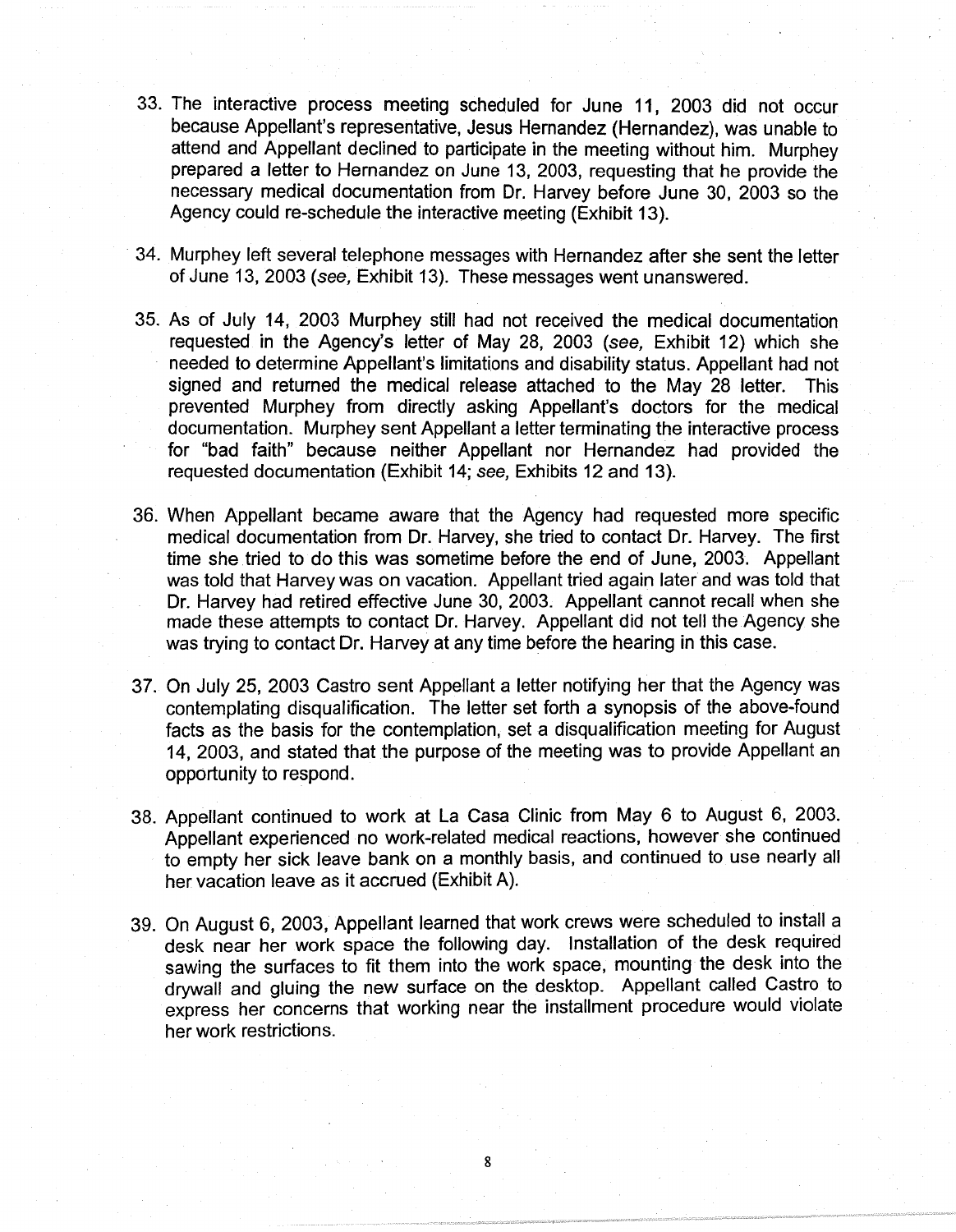- 40. As of August 6, 2003 Castro had no other assignments at any facility that would not violate Appellant's current work restrictions based on Dr. Harvey's RTW pass of May 5, 2003 (Exhibit 11 ). He sent Appellant home.
- 41. The disqualification meeting was held on August 14, 2003. Present were Appellant and her attorney Thomas J. Roberts, Employee Relations Manager Chuck King, and Castro. Appellant stated during the meeting that there was no change in her medical restrictions. She stated that her medical condition was the same or worse, but did not provide any new documentation from Dr. Harvey concerning her current medical condition. Appellant did not tell the meeting participants that she had tried to contact Dr. Harvey or that Dr. Harvey had retired. She did not otherwise specifically explain her failure to provide additional documentation concerning her most recent restrictions in the RTW pass of May 5, 2003 (Exhibit 11; see also, Exhibit 16).
- 42. Castro was the designated decision-maker in Appellant's disqualification case. As of August 14, 2003 he was in possession of conflicting medical reports. The most recent restrictions from Dr. Harvey in his May 5, 2003 RTW pass (Exhibit 11) limited Appellant from working in any environment where construction had occurred within the last 6 to 12 months. Castro had no more work locations that would accommodate Appellant's work restrictions on a predictable basis, and determined that any further placements he had would violate the restrictions.
- 43. The Agency sent Appellant a Letter of Disqualification on August 20, 2003 (Exhibit 16). Appellant timely appealed on August 28, 2003.
- 44. During the year prior to August 20, 2003, Appellant exhausted her entire twelveweek FML allotment. As of August 20, 2003, Appellant's sick leave bank had 8 hours in it, and her vacation leave bank had 20.25 hours in it. (Exhibit A.)

#### **DISCUSSION**

# **1. The Agency's decision to terminate the interactive process was not arbitrary, capricious or contrary to rule or law.**

Appellant argues that she was not medically disabled and could have reported to work. She argues she tried to get the documentation to show this during the interactive process during the summer of 2003. She asserts the Agency's allegation that she was not participating in the interactive process in good faith is erroneous, and that the Agency wrongfully terminated the process. Appellant posits that if the Agency had not wrongfully terminated the process, she could have established her ability to work through accurate medical documentation indicating her ability to do so.

The CSR rules governing the interactive process read as follows in relevant part:

14-21 General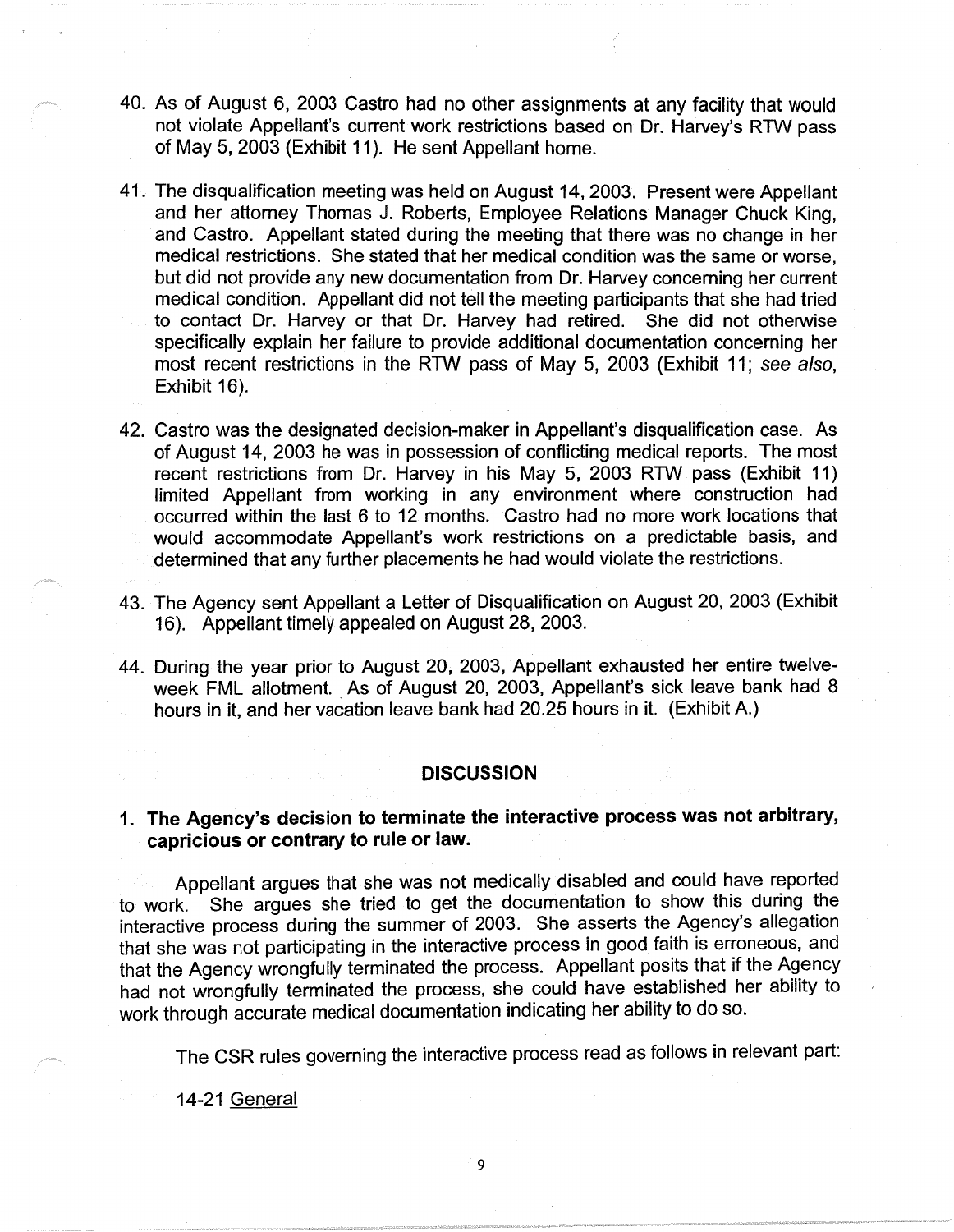Prior to disqualification because of physical or mental impairment or incapacity, if it is determined pursuant to the rule on reasonable accommodations for individuals with disabilities that an employee is disabled within the meaning of . the Americans with Disabilities Act of 1990 (ADA), the agency or department must have attempted to make a reasonable accommodation pursuant to that rule. If a reasonable accommodation cannot be provided or the employee rejects a reasonable accommodation, disqualification may be initiated.

If it is determined that an employee is not disabled within the meaning of the ADA, the agency or department need not attempt to make a reasonable accommodation and disqualification may be initiated.

CSR 5-84, Reasonable Accommodations for Individuals with Disabilities Policy states:

\* \* \*

### E. Interactive Process

- 1. If an employee (1) provides notice that the employee needs a reasonable accommodation to perform the essential functions of the employee's position; or (2) the agency has actual or constructive notice that an employee may have a disability for which the employee needs reasonable accommodation, the agency or department shall initiate an interactive process... The purpose of the interactive process shall be to determine if the employee (1) is disabled within the meaning of the ADA; and (2) if so, whether the employee can be reasonably accommodated in his or her position. The interactive process requires good faith participation from both the employee and the department or agency. The Career Service Authority designee shall make a final determination, after consulting with the department or agency, as to whether the employee is disabled under the ADA and can be accommodated in his or her position.
- 2. In making the determination that an employee has a disability within the meaning of this rule, the Career Service Authority, department or agency may request and review medical records and other documentation in the possession, custody, or control of the employee or his or her health care providers...
- 3. If the employee is determined not to be disabled within the meaning of this rule, disqualification proceedings may be initiated if the employee nevertheless is unable to perform the essential functions of the position.
- 4. If the employee is determined to be disabled within the meaning of this rule, the Career Service Authority, department or agency, and the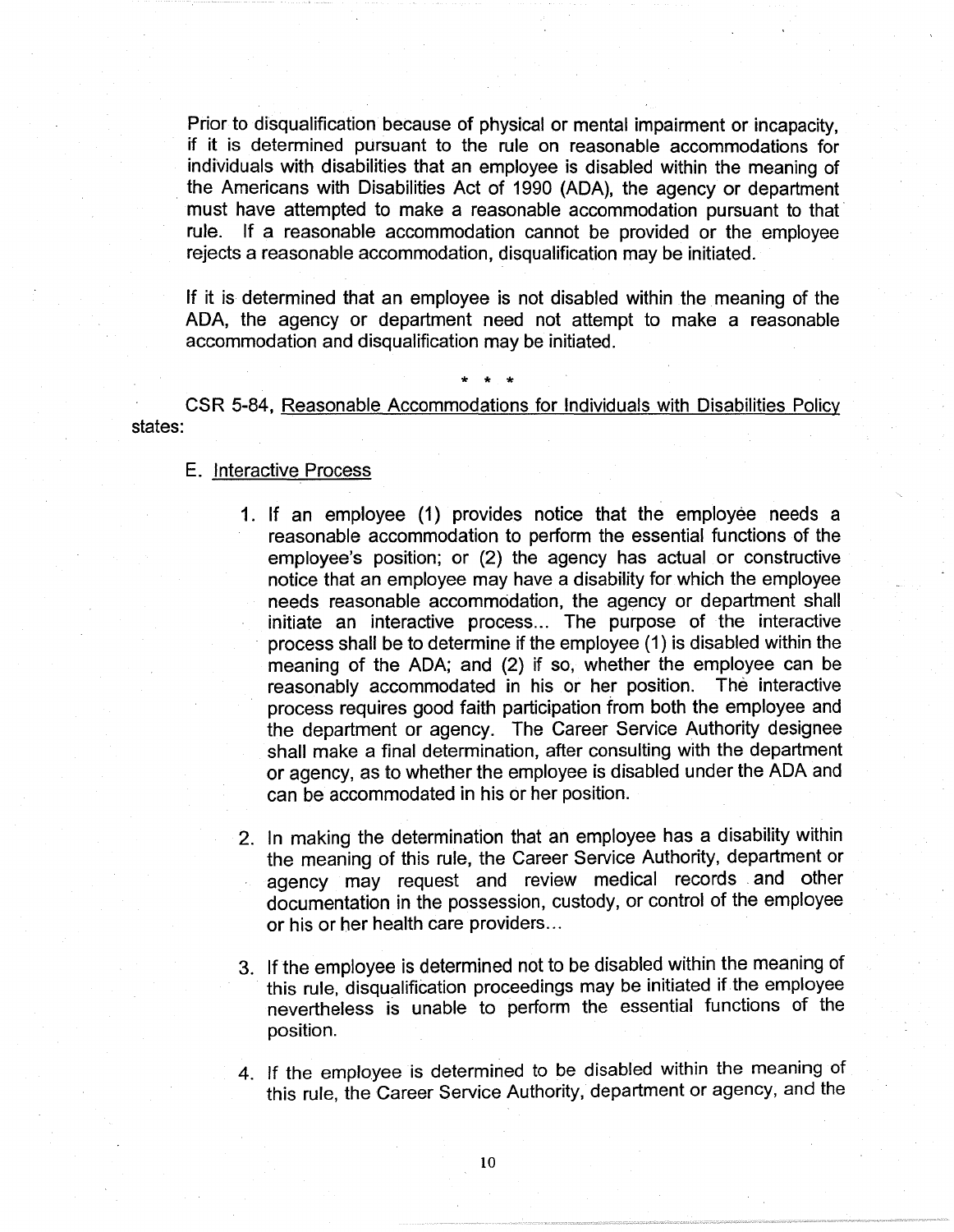employee shall endeavor to identify any reasonable accommodations the employee may need to perform the essential functions of his or her position...

Once the Agency received Dr. Harvey's May 5, 2003 RTW pass (Exhibit 11) restricting Appellant from being near any site where construction had occurred within the last 6 to 12 months, it was required to engage in the interactive process to determine whether Appellant was "disabled" within the meaning of the Act. It scheduled an interactive process meeting for June 11, 2003. Appellant declined to participate in this meeting because her representative, Hernandez, was unable to attend. Murphey prepared a letter to Hernandez on June 13, 2003, again requesting that he provide the necessary medical documentation from Dr. Harvey before June 30, 2003 so the Agency could re-schedule the interactive meeting (Exhibit 13). Thereafter, Murphey left several telephone messages with Hernandez. As of July 14, 2003, these requests for information had all gone unanswered. Only then, after two letters, an attempt to schedule and reschedule the meeting, and multiple unanswered messages from Murphey over the period from May 28 to July 14, did the Agency assert "bad faith" on Appellant's part, terminate the interactive process (Exhibit 14), and pursue disqualification.

Appellant now argues that she tried several times during this period to contact Dr. Harvey, but that he was first on vacation, and then retired without responding to her requests. She asserts that the Agency therefore was in error when it abandoned the interactive process on July 14, 2003 based on Appellant's alleged bad-faith.

The Hearing Officer is not persuaded. Appellant failed to tell the Agency of her attempts to get this information at any point during the Agency's attempts to engage in the interactive process. Then on July 25, 2003 Castro sent Appellant a letter notifying her that the Agency was contemplating disqualification. The letter set forth a synopsis of the events leading to the contemplation, including its series of failed attempts to gather the required medical documents. The letter further stated that the purpose of the meeting was to provide Appellant an opportunity to respond with any additional information she thought was relevant. The meeting occurred on August 14, 2003. Appellant therefore had yet another opportunity, yet she still provided no additional medical documentation, nor did she tell the meeting participants she was trying to contact Dr. Harvey for such documentation.

Findings in several circuits establish that both parties must participate meaningfully in the interactive process, and that the employee bears equal responsibility to communicate with the employer during the process. In Bultemeyer v. Fort Wayne Community Schools, 100 F.3d 1281, at 1285 (7<sup>th</sup> Cir. 1996) the Seventh Circuit held that an employee's request for a reasonable accommodation requires communication between the parties, and that both parties bear the responsibility for determining what accommodation is necessary. See also, Willis v. Conopco, Inc., 108 F.3d 282, 285 (11<sup>th</sup> Cir. 1997) (holding that an employer cannot be held liable merely for not engaging in the interactive process until the employee shows reasonable accommodations were available).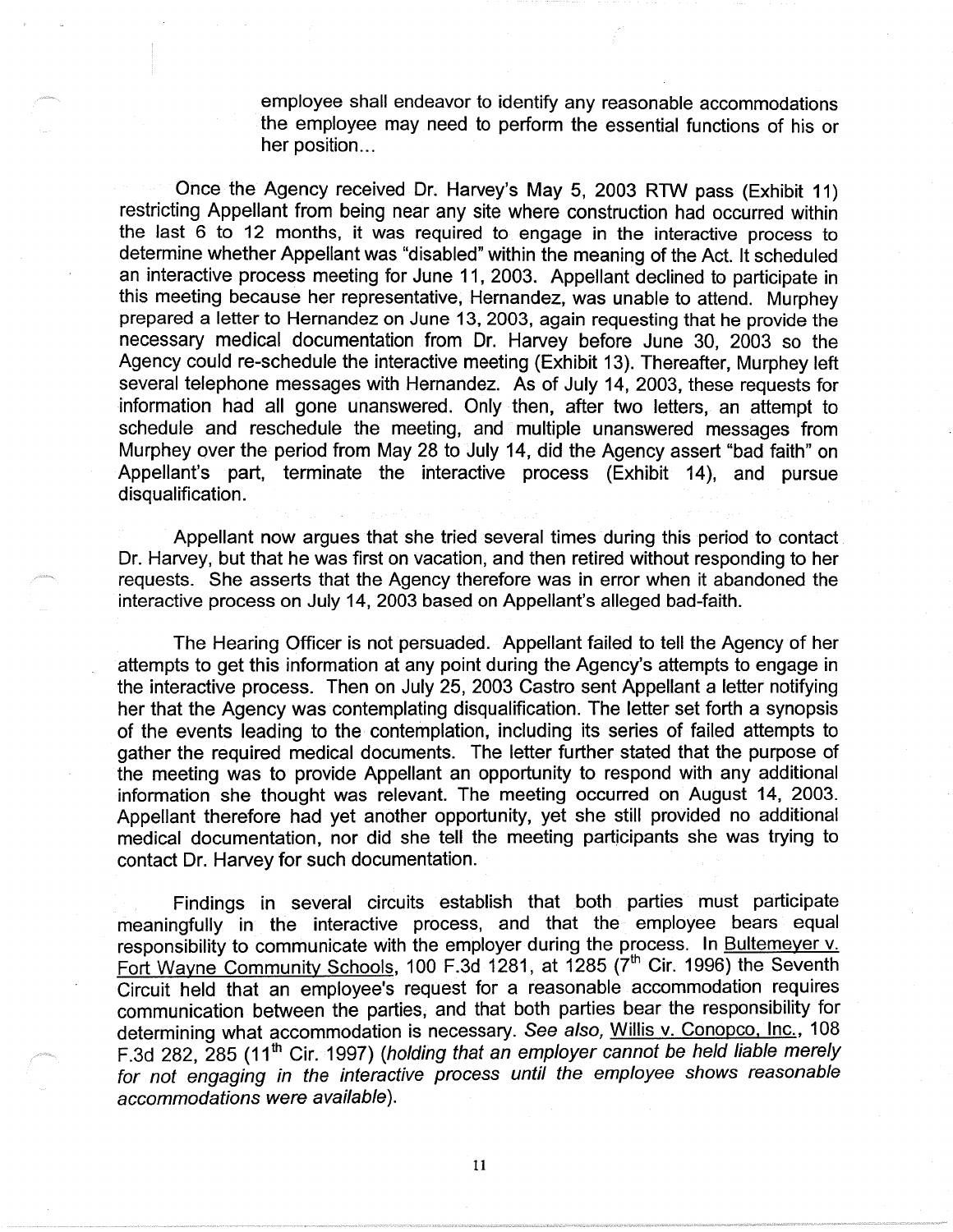The Court's ruling in Jones v. Aluminum Shapes, Inc., 339 N.J. Super. 412 {2001) is further instructive on this issue:

"To show that an employer failed to participate in the interactive process, a disabled employee must demonstrate: (1) the employer knew about the employee's disability; (2) the employee requested accommodation or assistance for his or her disability; (3) the employer did not make a good faith effort to assist the employee in seeking accommodation; and (4) the employee could have been reasonably accommodated but for the employer's lack of good faith."

Id. at 418; citing Taylor v. Phoenixville School District, 184 F.3d 296, 315-316; 319-320 (3d Cir. 1999).

In this case, the Agency made several good-faith attempts to establish what Appellant's disability status and special needs were before it pursued disqualification. The Hearing Officer concludes that the Agency used reasonable diligence and care in its attempts to procure the evidence it needed to make a determination concerning Appellant's disability status. See, Lawley, above. Appellant bore equal responsibility to communicate with the Agency and procure the necessary medical information, but she failed to do these things. Therefore, the Agency's decision to terminate the interactive process was not arbitrary, capricious or contrary to rule or law.

# **2. Appellant is not entitled to "reasonable accommodations" because she has not shown she is "disabled" within the meaning of the ADA.**

Appellant further asserts her sick leave was not exhausted at the time of her disqualification. She argues that the Agency should have accommodated her by continuing to place her according to the Float Pool rules, allowing her to get sick and use her sick leave if it became necessary. It is true that under certain circumstances, specific requests for temporary leave can be considered a "reasonable accommodation" (see, e.g., Rascon v. U.S. West Comm., 143 F.3d 1324 (10<sup>th</sup> Cir. 1998). However, the Hearing Officer is unpersuaded by this argument for two reasons.

First, Appellant is not entitled to reasonable accommodations unless and until she can show she is "disabled" within the meaning of the ADA. To prove she is "disabled," Appellant must show that a) she suffers from some impairment that substantially limits one of more major life activities, and b) that she is capable of performing the essential functions of a position with or without reasonable accommodations, despite the disability. See, Fail v. Community Hosp., 946 P.2d 573 (1997); AT & T Technologies v. Royston, 772 P.2d 1182 (Colo. App. 1989). Major life activities include, but are not limited to, "functions such a\_s caring for one's self, performing manual tasks, walking, seeing, hearing, speaking, reading, touching, learning and working." See, Fail (above).<sup>1</sup> As of the time of the hearing, Appellant still

<sup>&</sup>lt;sup>1</sup> Substantial limitations to one's ability to work do not qualify the individual as "disabled" if she cannot perform the essential functions of her position.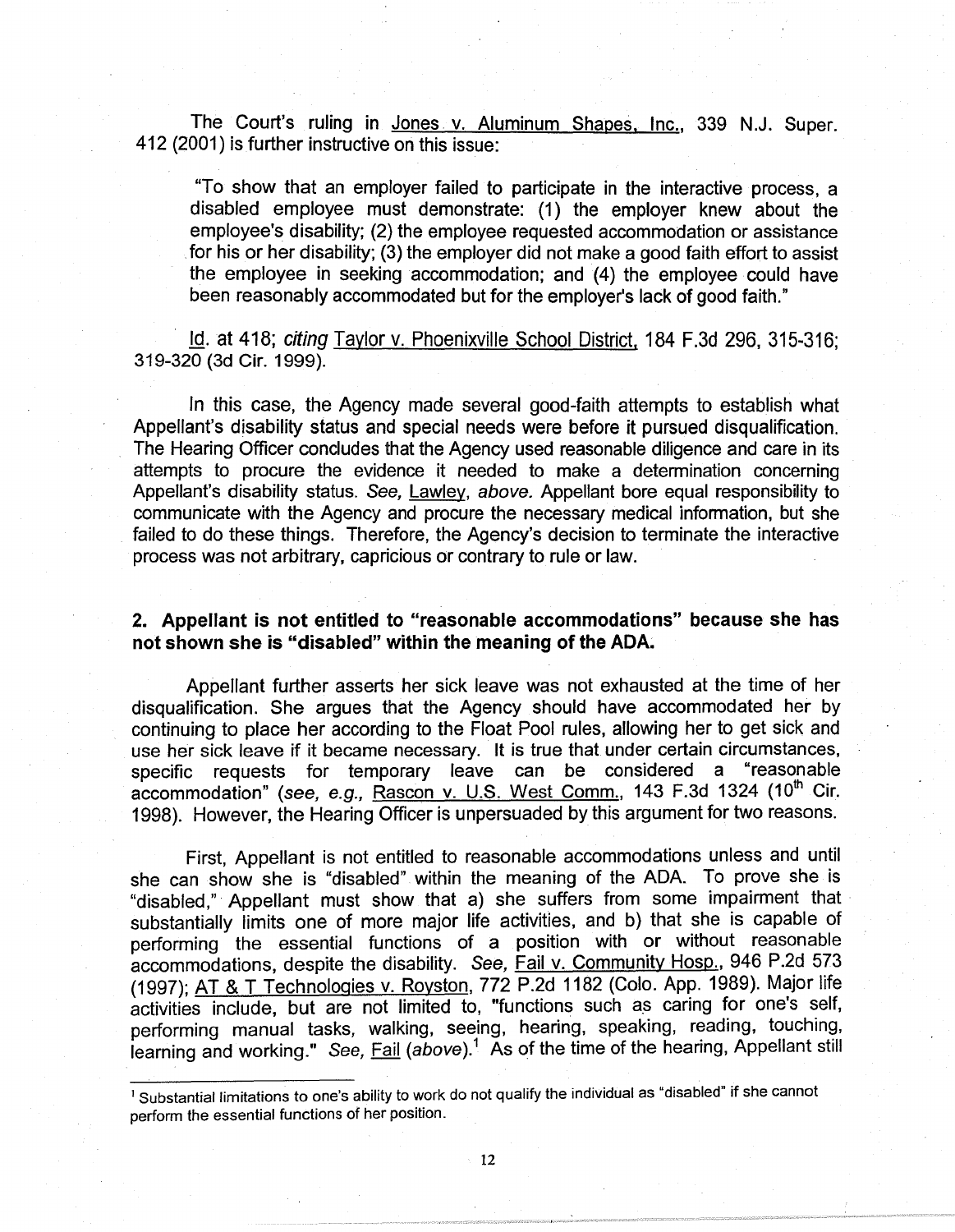had no medical documentation or other evidence showing substantial limitation of a major life activity. Therefore, she has not shown she is "disabled."

Furthermore, controlling case law in the Tenth Circuit and persuasive authority in numerous other jurisdictions confirms that the employee bears an affirmative responsibility of requesting and describing reasonable accommodations. See, e.g., White v. York International Corp., 45 F.3d 357, 360 (10<sup>th</sup> Cir. 1995) (noting that the employee must describe the reasonable accommodations making it possible to perform his or her duties); id. at 363 (the employer does not have to engage in the interactive process unless the employee shows that a reasonable accommodation is available). See also, Willis v. Conopco, Inc., above at 285 (11<sup>th</sup> Cir. 1997) (holding that a plaintiff must show that reasonable accommodations were available).

Even if Appellant had shown she is "disabled" and therefore entitled to reasonable accommodations, a request for indefinite leave for a condition of uncertain duration is not considered a "reasonable accommodation" under the governing case law. See, Rascon; above. It is apparent that Appellant continually used nearly all her leave (22 hours per month) as it accrued during the year before her disqualification (Exhibit A). Appellant further exhausted her entire twelve-week FML allotment, and had been on leave without pay on a number of occasions because she had insufficient leave available. Finally, Appellant's argument would require the Agency to continue placing Appellant in violation of known restrictions by her doctors, thus risking further injury to her.

The Hearing Officer concludes that Appellant failed to show she is "disabled" within the meaning of the ADA and therefore entitled to reasonable accommodations. · 1n addition, Appellant's request to continue being placed in areas where there was current or recent construction, and to continue indefinitely going on leave for uncertain periods of time, is not a "reasonable accommodation." Appellant has not described any alternative reasonable accommodations. CSR 5-84 E. 4 (above).

# **3. Appellant's restrictions prevented her from being present at the workplace, and therefore rendered her "disqualified" under the CSR rules.**

Section 14-20 Disqualification reads as follows in relevant part:

14-21 General

An employee shall be separated without fault, hereinafter called a disqualification, if a legal, physical, mental or emotional impairment or incapacity, occurring or discovered after appointment, prevents satisfactory performance of the essential functions of the position.

\* \* \*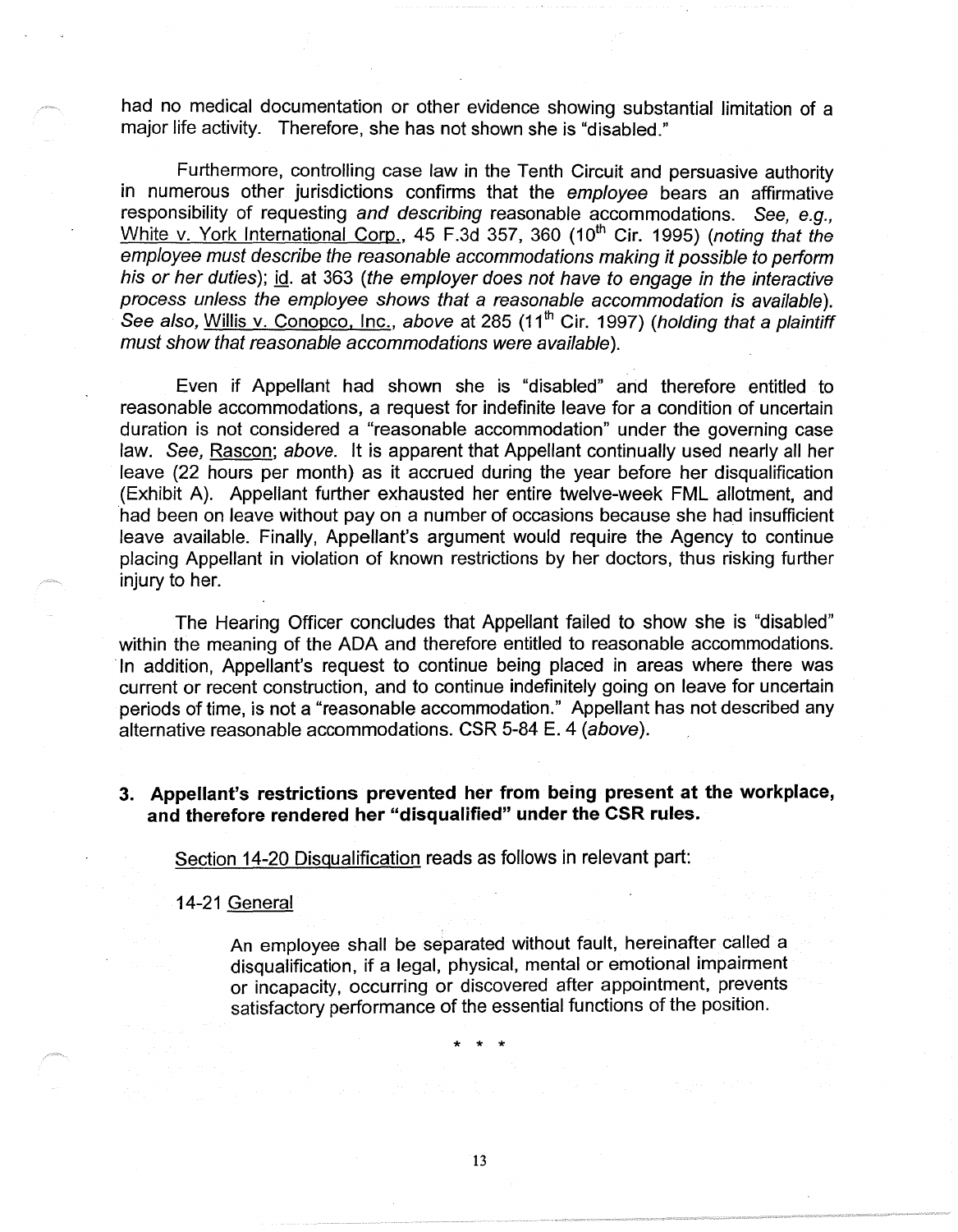# 14-22 Grounds for Disqualification

An employee shall be disqualified if any of the following conditions occur:

... B. Physical or mental impairment or incapacity: When an employee becomes unable to perform the essential functions of the position because of mental or physical impairment or incapacity.

\* \* \*·

Appellant asserts that she is capable of performing the essential functions of her position. She argues that the Agency sent her home on several occasions not because she was actually having physiological reactions to the work environment, but because she was simply reporting potential violations of her work restrictions as the Agency doctors directed her to.

Appellant further posits that Dr. Harvey's diagnosis of "asthma" the May 5, 2003 RTW pass is incorrect, and that Dr. Pacheco's November 14, 2002 documentation contains the correct diagnosis (Exhibit 5). Since the work restrictions in Dr. Harvey's RTW pass are the Agency's basis for disqualifying Appellant, she asserts that the Agency's action was based on a misdiagnosis and was erroneous. Appellant argues she could have continued working despite Dr. Harvey's diagnosis and restrictions. She asserts that therefore, she is not actually disqualified by her medical condition.

The Hearing Officer is unpersuaded. It is true that the Agency had before it conflicting diagnoses from multiple physicians. However, conditions, and therefore diagnoses, change over time. The Agency had to consider the most recent medical information it had; the May 5, 2003 RTW pass (Exhibit 11 ). That document suggested more restrictive conditions on Appellant's tolerance to exposure than her previous medical documents did, prohibiting Appellant from working anywhere that had construction within the last 6-12 months. Appellant's present opinion that she could have worked around current or recent construction dust, without any contemporaneous medical evidence to support this assertion, is not as persuasive as the most recent medical documentation, the May 5, 2003 RTW pass by Dr. Harvey (Exhibit 11 ).

For Appellant to be able to perform her duties, she had to provide medical documentation showing her ability to be present at work. She failed to do so. In the absence of any additional information, the Agency was left with no alternative but to act on the RTW pass of May 5, 2003. Given the frequency of construction and maintenance projects in all the facilities, combined with the unpredictability of the location and duration of Float Pool assignments, the latest restrictions by Dr. Harvey effectively prohibited future placements.

The Hearing Officer concludes the Agency gave candid and honest consideration of the only evidence it had available to it after using reasonable diligence to procure as much evidence as it could. Based on that evidence, the Agency determined that Appellant was disqualified because she could not be present at virtually any worksite